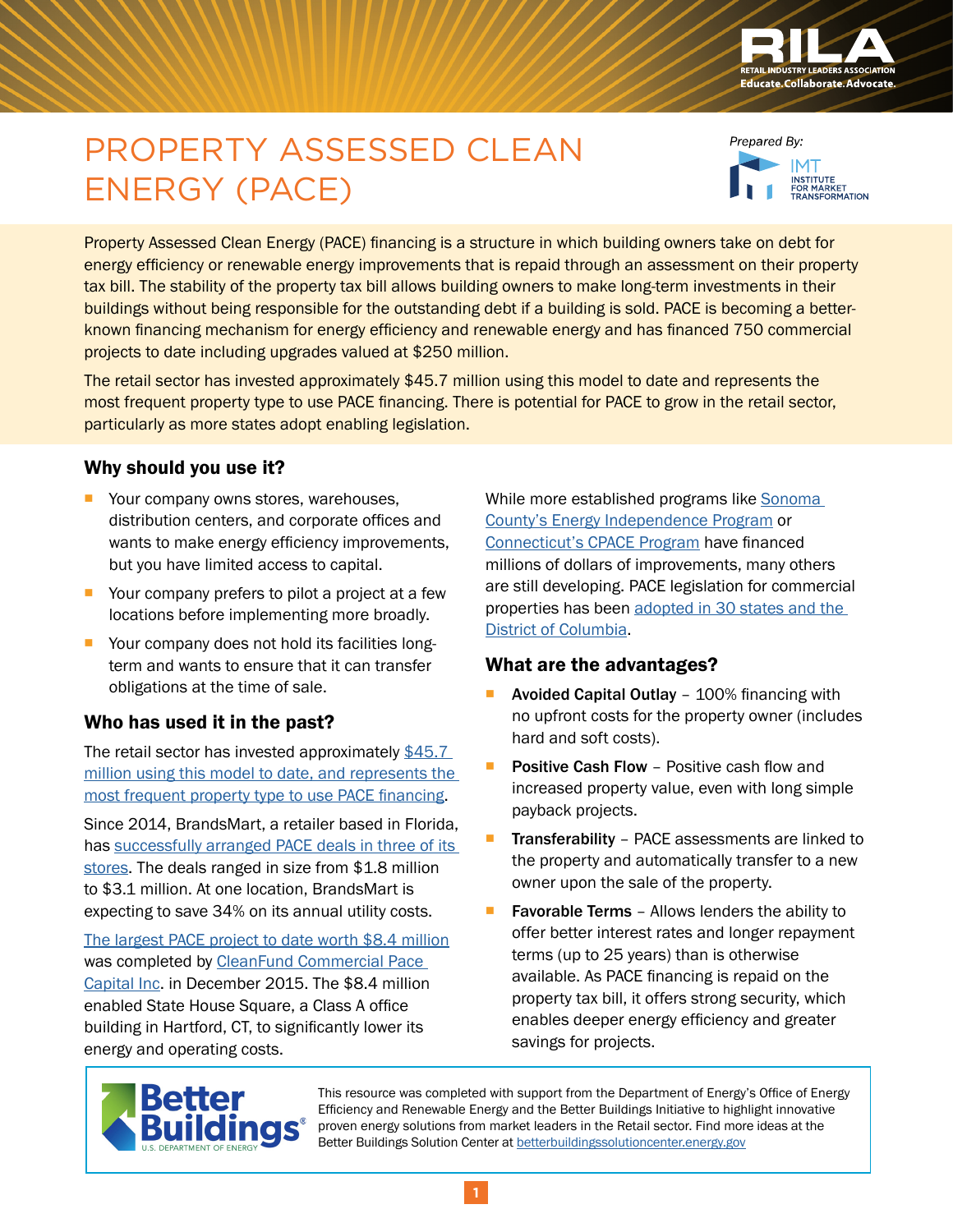

**Filexible Balance Sheet Treatment** – PACE may be structured to be off-balance sheet or onbalance sheet.

#### What are the downsides?

- PACE is best suited for building owners and mortgage holder approval is required.
- **PACE** is limited to jurisdictions with legislative PACE districts (currently more than  $1,000$ [municipalities across the country](http://www.pacenation.us/pace-programs/#table)).
- **PACE** deals must be structured for individual properties, therefore it is necessary to go through a specialized lender to use PACE for large initiatives.
- **There are legal and administrative expenses associated with the PACE financing process.**

#### Who should you talk to next?

- **Talk to your internal finance team to learn about the company's history and comfort using tax** assessments as financing.
- Reach out to [your local PACE administrator](http://www.pacenation.us/pace-programs/#table) to learn more about the program in your area.
- Refer to [PACENation](http://www.pacenation.us/), as they maintain the most up to date information about PACE and have many resources to assist you.



### Funding by Property Type (2009 - present)